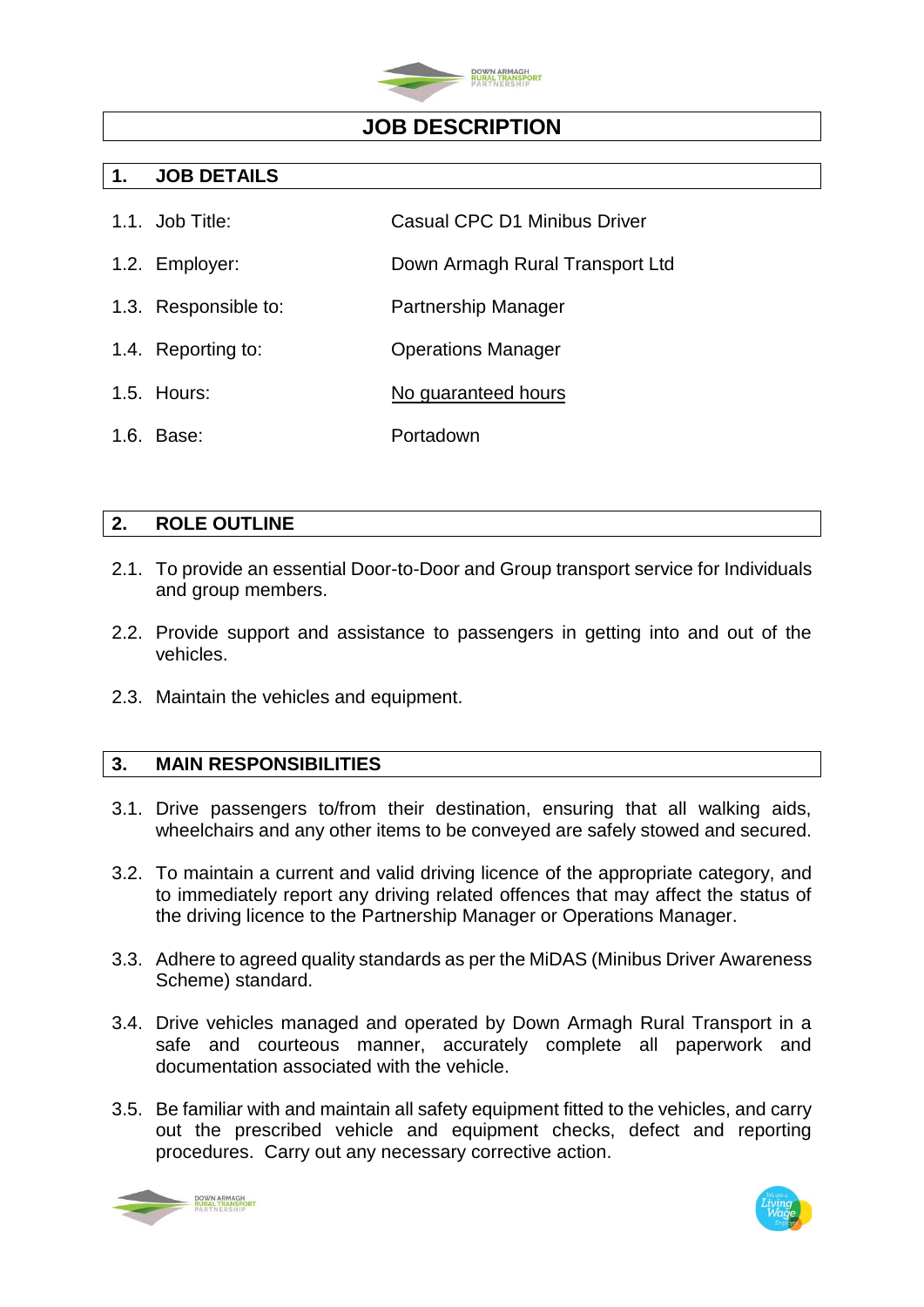

- 3.6. Complete log sheets, and tachograph charts where required, ensuring that accurate records of all journeys undertaken are recorded.
- 3.7. To maintain all fleet vehicles in a clean and tidy state, internally and externally, on a regular basis including daily and weekly checks.
- 3.8. Record and report any details of accidents or mishaps, however minor, to the Operations Manager – or as soon as reasonably practicable, including all possible driving offences; such as, but not restricted to, speeding or parking infringements.
- 3.9. Report any comments or complaints from passengers to the Partnership Manager or Operations Manager.
- 3.10. Participate in all training mandatory programmes and in the delivery and training of other drivers to MIDAS standards (Minibus Driver Awareness Scheme).
- 3.11.Carry out the role of driver in a helpful, caring and confident manner within the aims, objectives and values of Down Armagh Rural Transport.
- 3.12.Be self-motivated and sensitive to the needs and wishes of the passengers and staff of Down Armagh Rural Transport.

#### **4. GENERAL**

- 4.1. Employees shall carry out their duties with full regard to the organisations Policies and Procedures, as laid out in the Staff Handbook.
- 4.2. Ensure that all information received, whether verbal or written, concerning passengers is treated in the strictest confidence, and that all such information held is regulated and controlled in a similar manner.
- 4.3. To act at all times with due regard to the organisations Health and Safety Policies and related Codes of Practice.
- 4.4. Attend and participate in training and/or development events from time to time, as required to update on relevant policies and procedures.
- 4.5. Drivers are to wear, and maintain in a tidy manner, the Down Armagh Rural Transport issued uniform including Identity Badges where issued.
- 4.6. Employees are not to expect, or to solicit, payment in cash or kind, nor gifts from passengers.
- 4.7. In addition to the duties and responsibilities listed above, employees may be required to perform other duties assigned by the Manager or Operations Manager from time to time. However such 'other duties' must be reasonable in relation to the employees' skills, abilities and status.